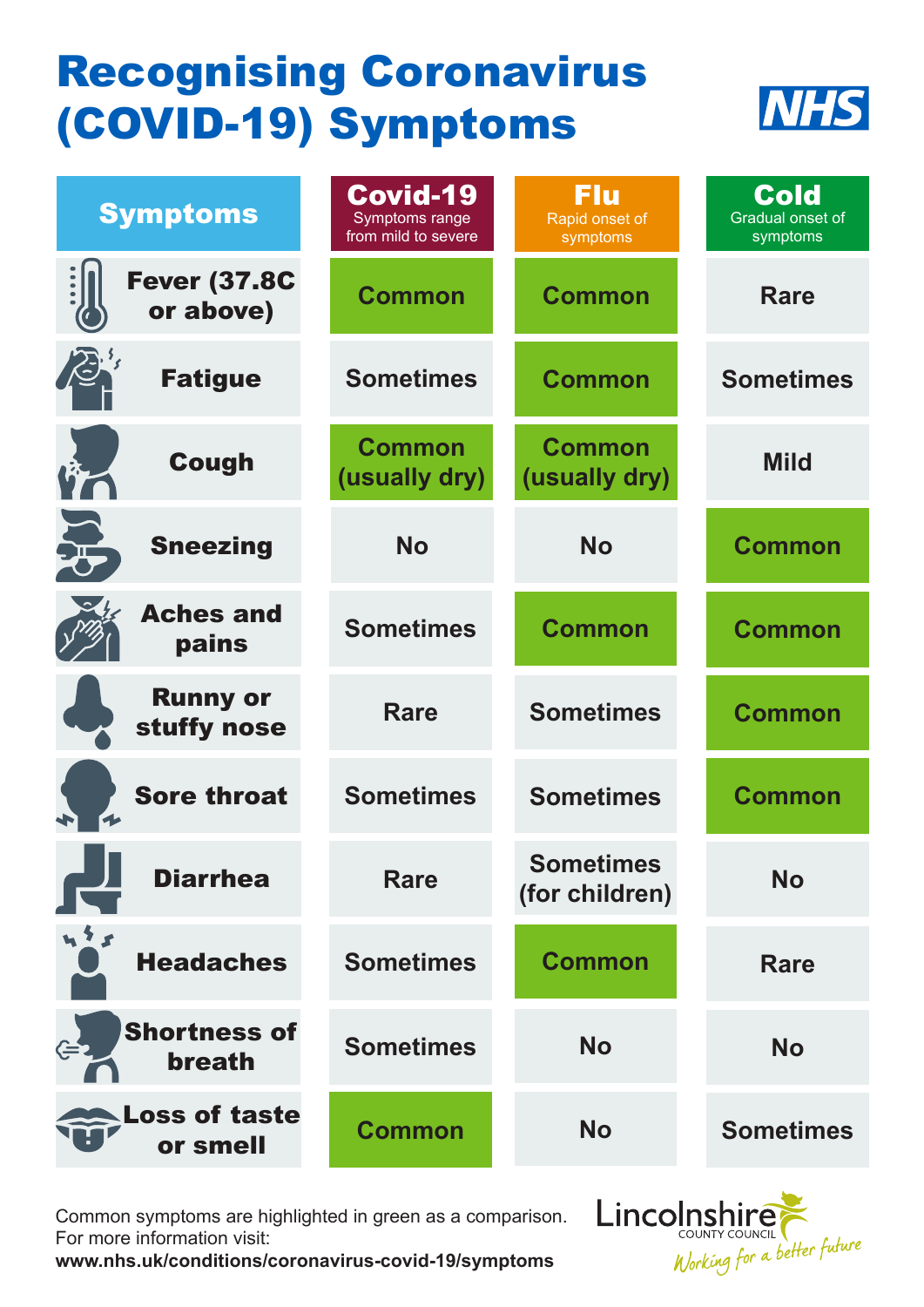## Recognising Coronavirus (COVID-19) Symptoms





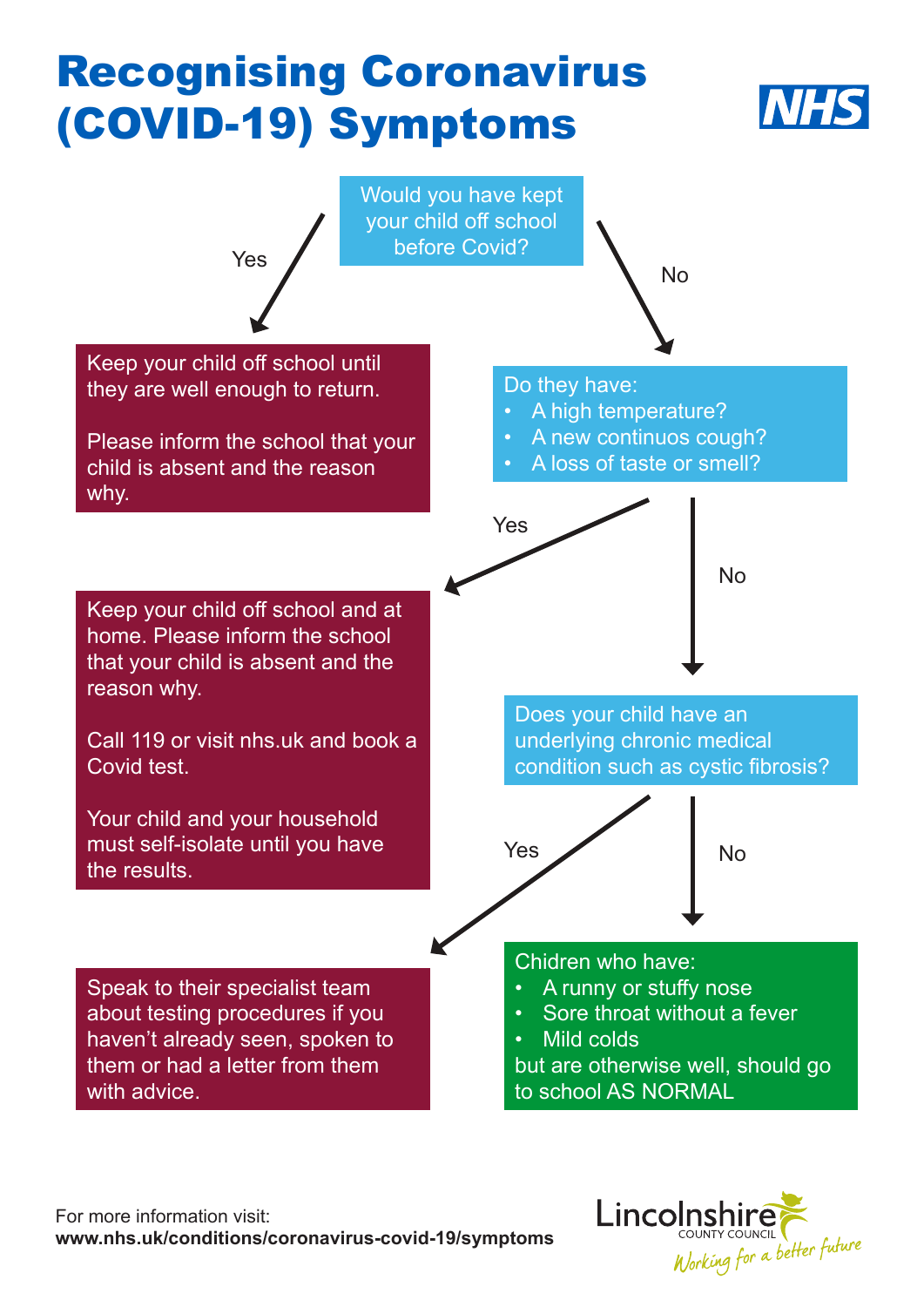## Coronavirus (COVID-19) **A guide for parents / carers**



| What to do if                                                                    | <b>Action needed</b>                                                                                                                                                                                                                                                                                                                                                                                | <b>Back to school</b>                                                                                                                                                                                                                   |
|----------------------------------------------------------------------------------|-----------------------------------------------------------------------------------------------------------------------------------------------------------------------------------------------------------------------------------------------------------------------------------------------------------------------------------------------------------------------------------------------------|-----------------------------------------------------------------------------------------------------------------------------------------------------------------------------------------------------------------------------------------|
| My child has COVID-19<br>(Coronavirus) symptoms*                                 | Child should get a test<br>$\bullet$<br>Whole household self-isolates<br>while waiting for test result<br>Child shouldn't attend school<br>Inform school immediately<br>$\bullet$<br>about test results                                                                                                                                                                                             | When a child's<br>test comes back<br>negative and<br>symptom free for 48<br>hours.                                                                                                                                                      |
| My child tests<br>positive for COVID-19<br>(Coronavirus)                         | Child self-isolates for at<br>least 10 days from when<br>symptoms* started (or from<br>day of test if no symptoms)<br>Rest of household self-<br>isolates for 14 days from day<br>when symptoms* started<br>(or from day of test if no<br>symptoms) - even if someone<br>tests negative during those<br>14 days<br>Child shouldn't attend school<br>Inform school immediately<br>about test results | Child can return to<br>school after 10 days<br>if they feel better<br>and have been<br>without a fever for<br>at least 48 hours.<br>A cough or loss of<br>smell / taste can last<br>for several weeks<br>once the infection is<br>gone. |
| Somebody in my<br>house has COVID-19<br>(Coronavirus) symptoms*                  | Household member with<br>symptoms should get a test<br>Whole household self-isolates<br>while waiting for test result<br>Child shouldn't attend school<br>Inform school immediately<br>about test results                                                                                                                                                                                           | <b>When household</b><br>member test is<br>negative, and<br>child does not<br>have COVID-19<br>(Coronavirus)<br>symptoms*.                                                                                                              |
| Somebody in my<br>household has tested<br>positive for COVID-19<br>(Coronavirus) | Whole household self-isolates<br>for 14 days from day when<br>symptoms* started (or from<br>day of test if no symptoms)<br>- even if someone tests<br>negative during those 14<br>days<br>Child shouldn't attend school<br>$\bullet$                                                                                                                                                                | When child has<br>completed 14 days<br>of self-isolation,<br>even if they test<br>negative during the<br>14 days.                                                                                                                       |